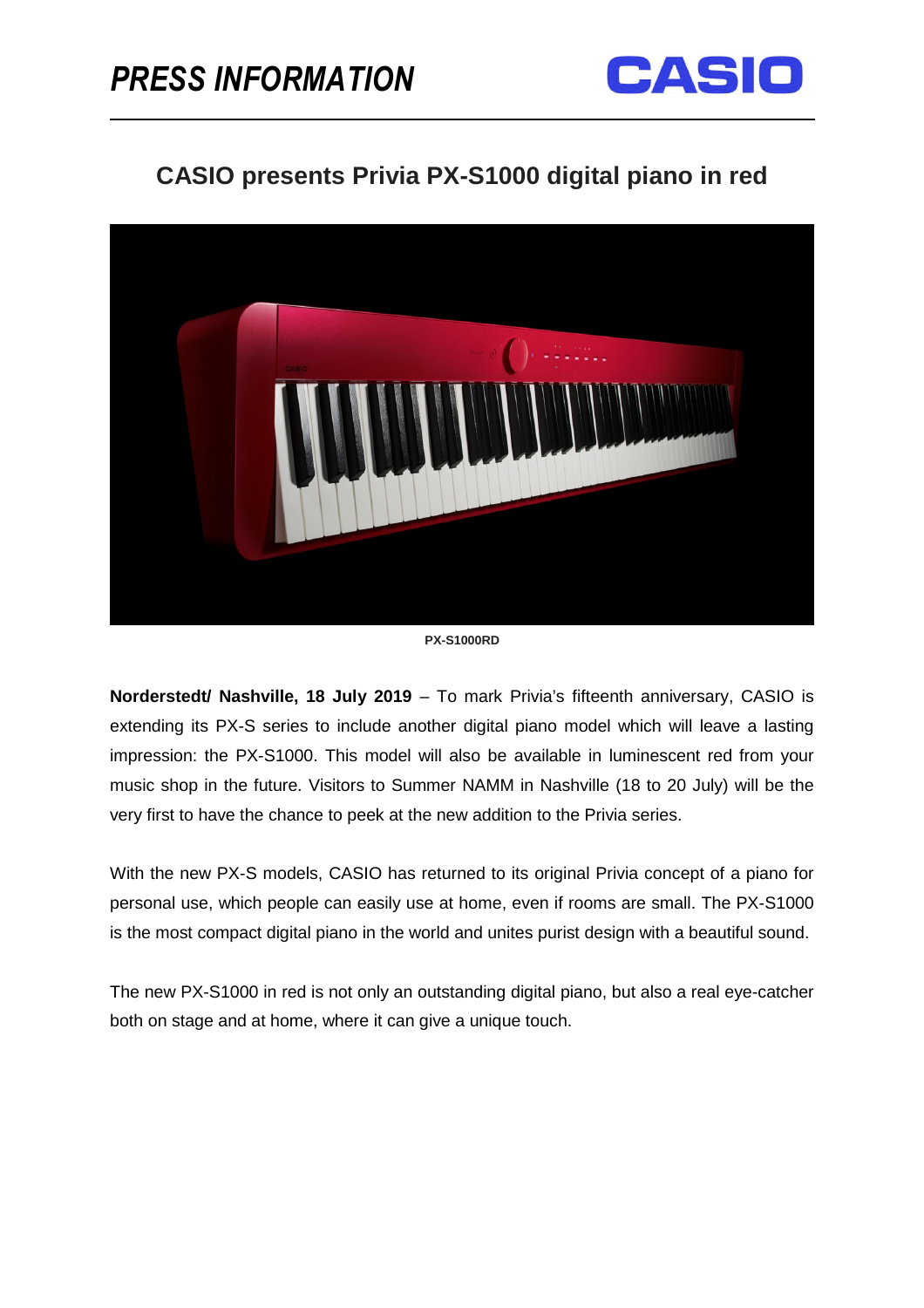

Overview of the PX-S1000's top features:

|           | <b>PX-S1000</b>                                                       |
|-----------|-----------------------------------------------------------------------|
|           | Slim design                                                           |
|           | New hammer action: Smart Scaled Hammer Action Keyboard                |
|           | <b>Bluetooth Audio</b>                                                |
|           | 18 sounds                                                             |
|           | "Chordana Play for Piano" App-connection                              |
| $\bullet$ | <b>MIDI Recorder</b>                                                  |
| $\bullet$ | USB TO HOST, LINE OUT & AUDIO IN connection                           |
|           | New loudspeaker system: $8 W + 8 W$                                   |
|           | Battery power supply possible                                         |
|           | Only 11,2 kg                                                          |
|           | Optional: CS-68 stand, 3-pedal unit SP-34, piano carrying bag SC-800P |

## **Optional accessories for the PX-S1000RD:**

The **CS-68 stand** in black is ideal when the piano has a permanent place. The **SP-34 triple pedal unit** can be quickly connected to the PX-S1000. The practical **protective piano carrying case SC-800** with backpack straps ensures carrying comfort on the way to a gig or rehearsal.



The PX-S1000 in red will be available from autumn 2019.

# **About Privia**

The Privia digital piano series was developed in 2000s with the aim of providing users with the advantages of a piano in a compact case while also offering an attractive price. CASIO also sought to improve the digital piano's performance in terms of sound and piano touch. The first Privia, the PX-100, was launched onto the market in October 2004. Since then, the Privia series has produced a lasting, positive effect on development of the digital piano market. CASIO is setting yet another significant milestone in 2019 with its new PX-S models.